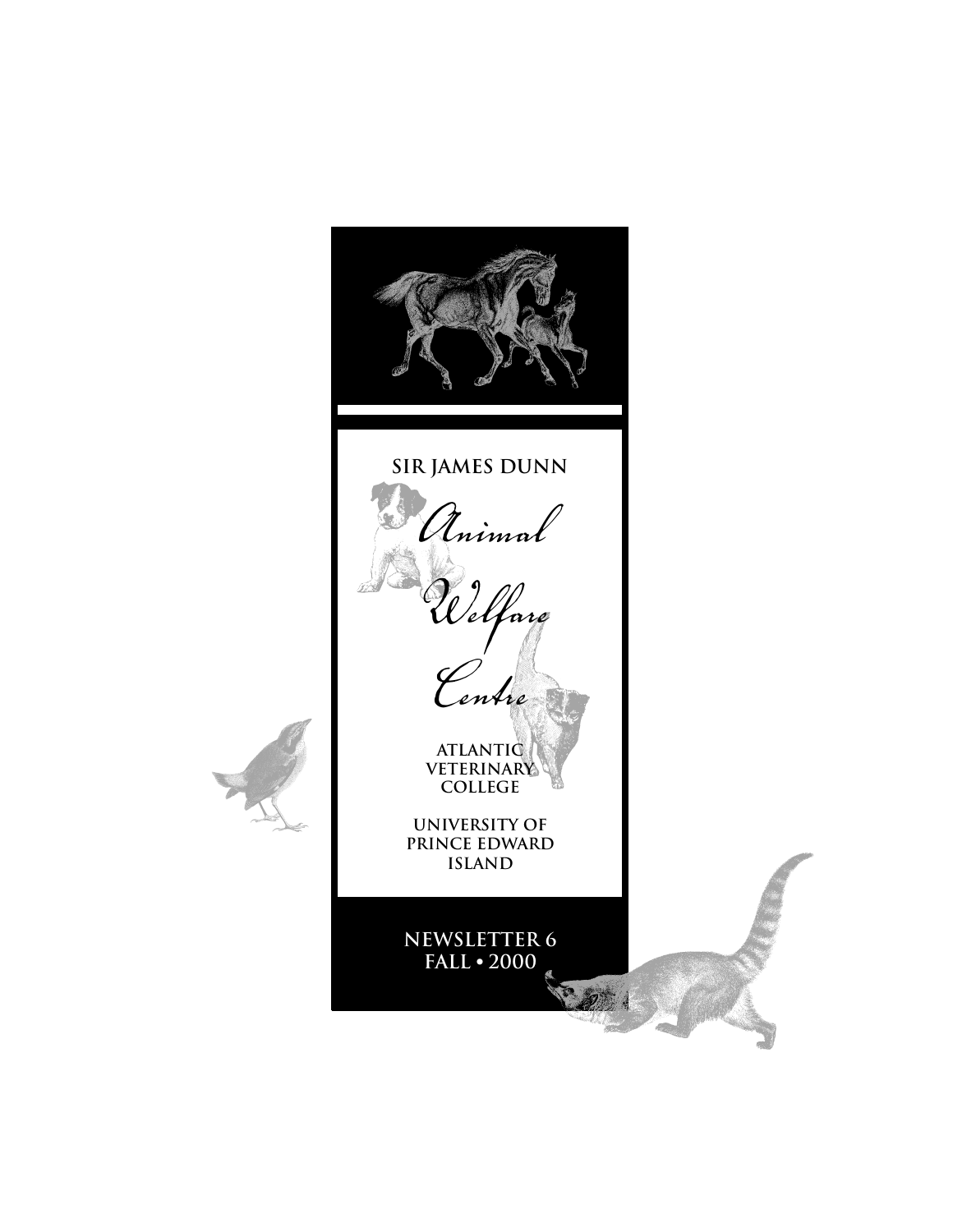

# **From the Coordinator's Desk**

The year 2000 has been an exciting one for animal welfare at the Atlantic Veterinary College. Through the generosity of the Sir James Dunn and Friends of the Christofor Foundations, the Animal Welfare Unit (1994) has expanded to the Sir James Dunn Animal Welfare Centre. Cornerstones of the Centre are a Research Chair in Animal Welfare; a significant increase in funding for service and applied research projects; relevant undergraduate, graduate and continuing education programmes; and the Coordinator of the Centre.

#### We are very pleased to welcome Dr. Caroline J. Hewson as our new Research Chair in Animal Welfare. Dr.

Hewson's background includes a veterinary degree from the National University of Ireland, experience with small animal practice in the UK, a PhD in the field of clinical behaviour from the University of Guelph, and work in clinical trials research in the UK. Her vision for the Centre is based on a scientifically rigorous and broadly based research programme addressing the complex issues of animal welfare in today's world, with a strong profile so that relevant information will reach the appropriate audiences (veterinarians, owners, et cetera) and that provides education and leadership in animal welfare within the University, across Canada, and internationally.

The official launch of the Sir James Dunn Animal Welfare Centre took place on September 27. Special guests included Mr. Mike Doyle and Dr. Tom Taylor (New Brunswick) and Ms Tjebbi Kits (UK) of the Sir James Dunn and Friends of the Christofor Foundations, the Honorable Jeff Lantz, PEI Minister of Education, and Ms Heather Irving and Ms Pat LeGrow, Executive Director and President of the PEI Humane Society. The recognition plaque was unveiled by Tek (a Labrador retriever), partly in acknowledgement of the late Lady Beaverbrook's (formerly Lady Dunn) life-long love of dogs.

Providing tangible benefits for companion animals, horses and wildlife remains the focus of the Centre. In this newsletter you will find information on the 12 projects funded, and 5 completed, this year. This brings the total to 46 projects supported by the Animal Welfare Unit since 1994. Twenty-seven of these have been completed, enhancing in many diverse ways the well-being of companion animals, horses and wildlife in Atlantic Canada and beyond, either directly or through the information disseminated through the projects. Please visit our website for further information.

Dr. Alice Crook, Editor AWC NEWS Sir James Dunn Animal Welfare Centre Atlantic Veterinary College University of Prince Edward Island 550 University Avenue Charlottetown, PEI C1A 4P3

Tel(902)628-4360 fax(902)566-0958 Email: acrook@upei.ca chewson@upei.ca **www.upei.ca/~awc/**

Production & Design: UPEI Audio Visual Services



#### **Message from the Research Chair**

The Sir James Dunn Animal Welfare Centre is the only funded centre in Canada, and one of few in the world, dedicated to research on the well-being of dogs, cats and horses. This is significant because as we become more conscious of animals' inherent value and of their importance to us, we become more concerned about our responsibilities towards them. Such concern brought animal welfare science into being in the 1960s and is leading to improvements in the welfare of farm animals. The welfare issues of farmed species are different from the issues of companion animals, and research on companion animal welfare has not received as much funding and attention. The Sir James Dunn Animal Welfare Centre is therefore a very exciting development.

My job at the Centre is to develop a welfare research programme that delivers tangible benefits to dogs, cats and horses. Research on their welfare is already being done by experts in several countries and I am looking forward to building collaborative links with those researchers and with colleagues at the Atlantic Veterinary College. At present, I am detailing a research programme and planning the recruitment of graduate students. The programme has three main areas:

- overall well-being. This area includes studies of how companion animals think and behave. Through this research, we plan to develop an index to measure welfare in each species.
- biological functioning. This area comprises clinical research, including assessments of the 'placebo effect' and complementary therapies.
- animal management. This research area will examine issues of training, breeding, transport and the human-animal bond.

The research programme will run alongside the individual projects that the Centre is continuing to fund, that benefit companion animals, horses and wildlife.

I am very pleased to have the opportunity to participate in the work of the Sir James Dunn Animal Welfare Centre. I look forward to keeping you informed of the challenges and progress of our research programme.

Caroline J. Henson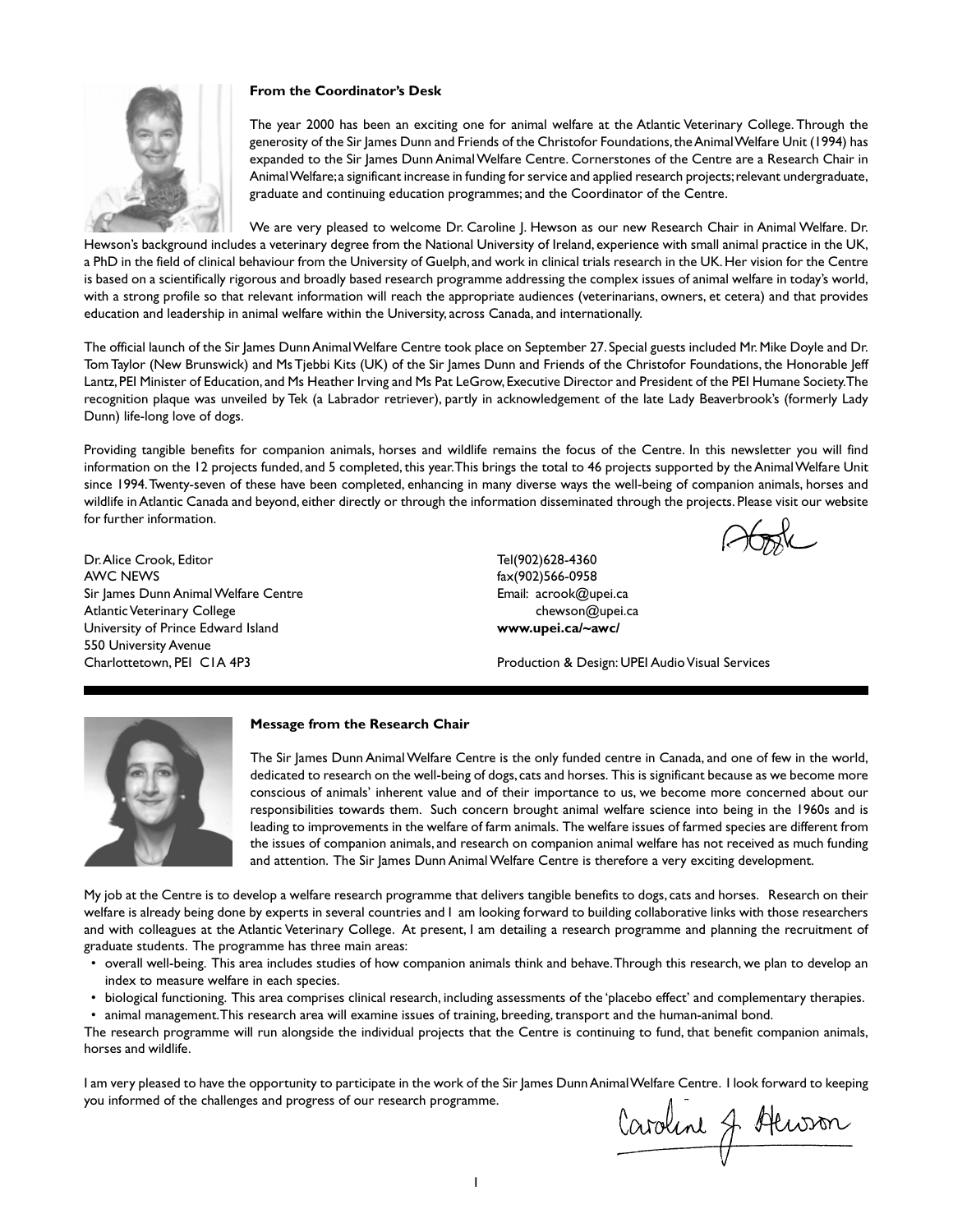# **NEWLY COMPLETED PROJECTS**

## *Marine wildlife rehabilitation*

Drs. P. Daoust, C. Runyon, and A. Ortenburger

Marine mammals and birds such as harp and harbour seals, blue herons, northern gannets and common loons are often brought to AVC for veterinary care because of injury, disease, or (with newborns) abandonment. The treatment and rehabilitation of these animals presents a challenge because of their special dietary and environmental needs. AVC faculty and staff also respond to emergency calls regarding live strandings of seals, white-sided dolphins and pilot whales, some of whom receive medical treatment in an attempt to lesson the stress and shock associated with stranding.

The primary objective of this project was to maintain and improve upon the level of care provided, including medical treatment of the animals (supported by appropriate laboratory tests), provision of an adequate diet, and improvement of holding facilities. This objective was achieved except perhaps for the limited space available to seals. The period of care ranged from a few days to several weeks. A few examples include a very thin juvenile grey seal which was released in good body condition this spring, a recently born but already weaned harp seal with a severely injured flipper (on which Dr. Ortenburger performed surgery, and which was also released this spring) and an orphan harbour seal which was released to Shubenacadie Wildlife Park in Nova Scotia because he was too small to be released into the wild this summer or fall. At the Park he joined another male harbour seal cared for earlier at AVC.

Some of the project funding was used to purchase basic feeding equipment, and to improve the holding facilities for marine animals at AVC. Further improvements are needed to the size and quality of the holding facilities, to achieve successful rehabilitation of species that are less adaptable and resilient than seals, such as some marine birds which are far more delicate and prone to stress and disease when held, even temporarily, in captivity. This summer a thin orphan harbour porpoise (estimated to be 4-6 weeks old) was presented to AVC. Unfortunately, attempts to find a facility in the Eastern US with the resources and personnel to care for this animal were unsuccessful. Without appropriate facilities at AVC, it was decided that the most humane course of action was euthanasia.

Many veterinary students from first to fourth year are involved directly in the care of these animals and in the process, learn about necessary aspects of this care (knowledge of the life history of the animals, methods of restraint, diet). Some of the investigators' experiences this past year are being written up for publication, to illustrate the role that veterinarians can and should play in dealing with wild animals in distress.

The majority of animals cared for through this project were young seals in poor body condition. In the wild, death from starvation following weaning is a very common and natural phenomenon in these animals, affecting hundreds, if not thousands, each year. The purpose of wildlife rehabilitation is not to pretend to alter this picture, but rather to be able to respond in a sensible manner to the concerns of people encountering weakened animals, to learn about the biology and medical needs of these animals, and, in the

process, to provide some benefit to a very small fraction of their populations.



Release of harp seal. Department of Fisheries and Oceans officials, and AVC students.

*Blood test to evaluate spay status in dogs* Drs. R. Lofstedt and J. Van Leeuwen

The original objective of this project was to evaluate a simple blood test for its ability to distinguish between intact and neutered male and female dogs and cats. There was found to be too much seasonal fluctuation in hormone levels in cats so the study was narrowed to dogs.

Determining if a young mature female dog has already been neutered has become more difficult for humane societies and veterinarians, due to the increasing incidence of spaying in very young animals, along with improved surgical techniques such as the use of nonirritating skin sutures. Early-age neutering is safe and is expected to help decrease the pet overpopulation problem; however it increases the possibility that puppies and kittens neutered very early may again be presented for surgery, especially if they change owners. One American humane society has estimated that 5 to 15 per cent of the animals they operate on have been previously spayed, resulting in unnecessary anaesthesia, surgical preparation, and skin incision for the animals and a waste of valuable time and scarce resources for the humane society/veterinarian.

Dr. Lofstedt hypothesized that the hormone which is elevated periodically in association with ovulation in fertile female dogs (luteinizing hormone, LH) remains elevated indefinitely in dogs that have been spayed. The purpose of this project was to determine if hyper-secretion of the hormone is a consistent feature in spayed female dogs and if so, whether the test can accurately detect previously spayed animals, even several years after surgery.

In order to look at all the variables, serum samples were tested for LH concentration from several groups of dogs - shortly after spaying in dogs that had at least one heat cycle, shortly after spaying in dogs that had never had a heat cycle (ie. less than 6 months of age), samples from dogs of greater than 2 years of age who had been spayed without having a heat cycle, and finally samples from dogs who had been spayed for at least 5 years.

The results showed that a single, low serum LH concentration is an excellent indicator of intact status (never spayed). A single high LH test does not reliably indicate that a dog has been spayed; however 3 successive high tests do. In humane societies therefore, a single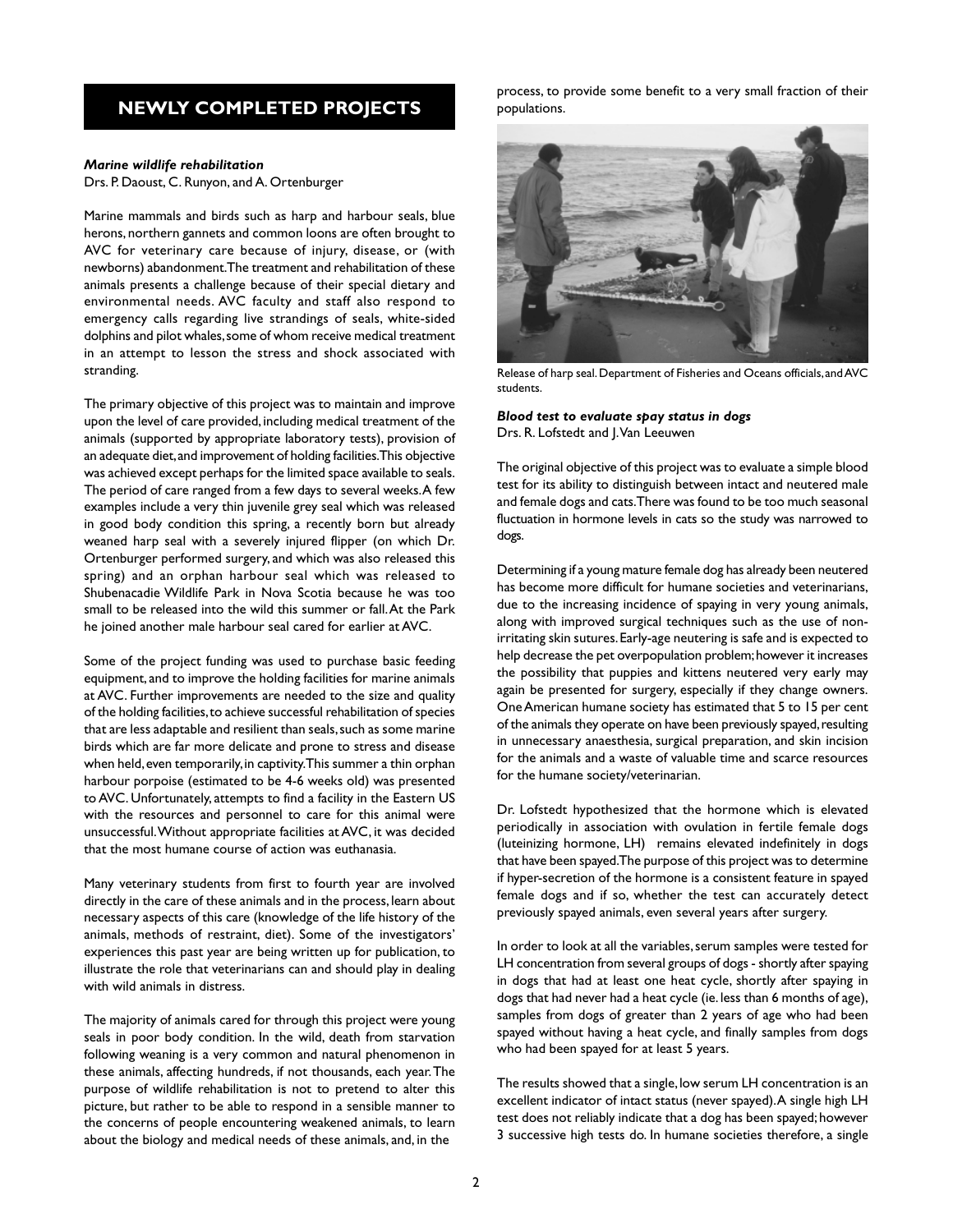low test result would indicate that the animal is fertile, and 3 successive high tests would provide the information that the dog has been spayed. Given that the cost of the test is about \$7.00, and the cost of surgery more than 10 times that, it is expected that humane societies will find this test very useful in eliminating unnecessary surgeries in dogs that have already been spayed.

The results of this study will be published in the veterinary literature, and the company that produces the test will be encouraged to provide it at low cost to humane societies for further evaluation in a practical setting.

## *Health Management Services for the PEI Equine Retirement Society Inc. (1998-2000)*

Drs. W. Duckett, T. Ogilvie, B. Gilroy, G. Conboy

The PEI Equine Retirement Society Inc. (PEIERS) is a non-profit organization dedicated to the rehabilitation of horses destined to be destroyed or shipped for the meat industry, and to finding new homes for them as pets or pleasure horses. Through the support of the Animal Welfare Unit, AVC has provided preventive medical care to the horses at the Society since the facility began operating in 1996. The objectives are to provide basic preventive medicine to incoming and resident horses, to minimize the spread of respiratory disease and decrease parasite burdens at the facility, to increase the adoptability of the horses, and to provide field experience for senior veterinary students.

As of October 2000, 24 horses have been donated to the PEIERS and 8 have been adopted out to new homes. Each of these horses, through this project, has received a physical examination, vaccination against influenza, rhinopneumonitis and tetanus, parasite treatment, and dental floating as required. Routine fecal flotations on the herd have been performed at each visit to monitor individual



parasite burdens. Senior veterinary students have been involved in each of the visits to the facility,thereby providing an opportunity for them to perform routine equine management work not commonly seen in academic practice.

Feline farm "help" at the PEIERS.

Benefits to the horses are many. Current vaccination and parasite management strategies are particularly important in a facility that has constant movement of horses in and out of the herd, to minimize respiratory disease and control parasites. Physical assessment of each donated horse provides an opportunity to assess its adoptability, as special needs or concerns for potential new owners can be addressed. These preventive practices help provide the donated horses with a healthy start prior to their adoption to new homes. Once initiated at the PEIERS facility,

continued health care for adopted horses is a requirement of the adoption agreement.

Guidelines for the health care of the horses are established with their new owners prior to adoption and include requirements for an annual health certificate from a licensed veterinarian, documentation of an appropriate vaccination and parasite control schedule, and documentation of routine hoof care by a qualified farrier.

As a nonprofit organization, the PEIERS relies on private and cor-



porate sponsorship of finances, goods and services to continue operation. The veterinary services donated through this AWC-funded project not only ensure good health care for the horses, but tremendously decrease the financial burden of providing that care. These services are very much appreciated by the Board of the PEIERS.

Ultimate Speed" receiving dental work.

In summary, this project provides the means to help maximize the quality of life for the retired horses who receive a second chance at the PEIERS. Funding has been renewed for two years to continue this project.

## *Medical and Surgical Care of Homeless Animals (1998-2000)* Dr. K. Gibson

Since first receiving funding in 1994, this project has focused on the problems of pet overpopulation and care of homeless animals at the regional level. Over 1350 dogs and cats have been AVC patients through this programme during the past six years.

More than 850 animals from the PEIHS, the Moncton SPCA, and the Amherst animal shelter have come to AVC for neutering. Animals selected for elective neutering are vaccinated and dewormed prior to surgery; post-operatively these animals are returned to the shelters for adoption. More than 500 animals were brought to the AVC by animal shelters and Good Samaritans for treatment of illness or injury. Their problems included broken bones, frostbite, infectious diseases, gunshot wounds, abandonment and neglect. Physical examinations, bloodwork, radiographs, or other specialized diagnostic examinations were performed as needed. Initial emergency care was administered, and continued medical care and definitive treatment of injuries were provided in consultation with the shelter.

Companion animal neuters of shelter animals are performed during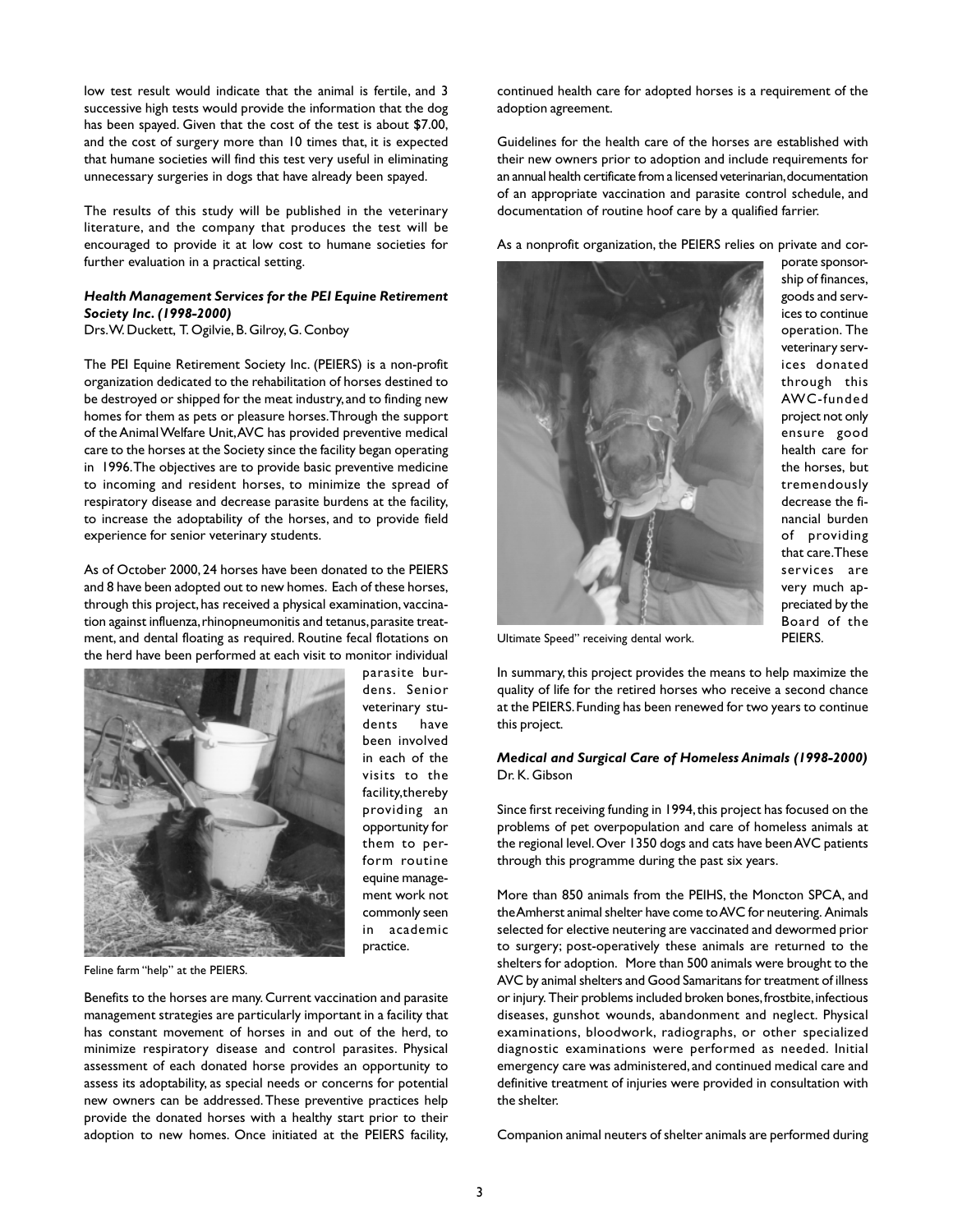the third year surgery course, in the AVC Veterinary Teaching Hospital by fourth year students and interns, and during an annual Spay Day (fourth year students). This project increases the number of animals from shelters who are neutered prior to adoption; elective neutering of these homeless animals makes them more "adoptable". Because they have been vaccinated, dewormed, and neutered, they are unlikely to be a financial burden to a new owner. They are less likely to have undesirable behaviors and will no longer parent unwanted litters. There are also well documented health benefits to early elective neutering for both dogs and cats, such as the prevention of some types of cancer and serious infections.

The immediate access to medical or surgical treatment supported by this project provides direct benefits to sick or injured animals. Many are deserving of a "second chance" - in spite of illness or pain, they are trusting, friendly and affectionate. Because of this funding, the necessary veterinary care is readily available, and once healthy, these animals are placed in adoptive homes.

Unanticipated advantages resulting from this programme include pre-adoption physical examinations performed on shelter animals by AVC students and clinicians, and a marked increase in the awareness of companion animal welfare issues art AVC. Topics for discussion include the situation of shelter animals, the contributions that veterinarians can make to shelters, and population control.

Funding for this project has been renewed for two years.



Senior veterinary students with 4 dogs from local animal shelters that have just been neutered. The dogs are then returned to the shelters for adoption.

*Teaching schoolchildren about humane animal care (1999-2000)* Dr. K. Gibson and Ms D. Dunn

This project was developed in 1997 to educate schoolchildren about the enjoyment and realities of having a pet, and to encourage safe and considerate interaction with animals through classroom presentations by veterinary students. Topics include choosing a pet that is right for you and your family, caring for your pet, and first aid. For older grades there are discussions about our societal responsibilities to pets, with reference to pet overpopulation and euthanasia. Lesson plans, videos, and a French-English colouring book have been put together as supplements to the visits.

During the past year, several of the existing lesson plans were revised, additional classroom aids were created, new veterinary student participants were recruited and oriented, and new pets were evaluated for their suitability for a classroom visit. School principals

and teachers were contacted to inform them about the programme and to invite their participation. Between June 1999 and June 2000, over 60 classroom presentations were made to more than 1500 schoolchildren in grades 1 through 9 in Prince Edward Island, Nova Scotia, and Newfoundland. In post-visit evaluations, teachers consistently commented on the energy of the presenters, the value of the information, and the enthusiastic response of the children.

Several of the veterinary students who participated in the programme requested lesson plan books so that they could give presentations in their home communities in Atlantic Canada and the United States. The lesson plans have been supplied on request to several humane societies across Canada. The lesson plans and graphics have now been put on CD for easier distribution to interested individuals, schools, and animal shelters. (Contact acrook@upei.ca for more information).

Funding for this project has been renewed for two years.

**Note: As they become available, publications for these and previously completed projects are listed on our website. Please see www.upei.ca/~awc/publications, or contact editor for a list.**

# **NEW PROJECTS—2000**

Twelve projects were funded through the Animal Welfare Centre in 2000. Nine of these are new endeavours, and 3 are renewals of previously funded projects.

## *Hearing loss in dogs with end stage ear disease* Drs. K. Gibson and D. Shaw

External ear infections occur commonly in dogs, especially in breeds such as the cocker spaniel. Chronic infection causes permanent changes to the tissues of the ear, leading to a narrowed, inflexible and inflamed ear canal. Infection may eventually spread to the middle ear, causing severe constant pain in and around the ear. This condition is called end stage ear disease and can only be resolved by surgical removal of the ear canal and the inflamed and infected tissue of the middle ear.

Owners are concerned that their pet may be deaf after the surgery, and this can lead to a delay in treatment. There is little information in the veterinary literature about hearing loss, either due to the condition itself, or due to corrective surgery. This study will evaluate hearing capacity in dogs who are at AVC for treatment of this condition, and the results will be used to educate veterinarians and owners about the likelihood of deafness as a result of severe chronic ear disease and its surgical treatment.

*Improved diagnosis of Feline Infectious Peritonitis (FIP) in cats* Drs. C. Yason, S. Burton, A. Lopez, D. Shaw, and Mr. G. Thompson

Feline infectious peritonitis is a serious viral disease that affects cats, causing debilitation, suffering and ultimately, death. The disease often affects young cats and is common in animal shelters and multiple cat households. The clinical signs of FIP are similar to many other diseases. There is no accurate blood test for the illness, so that a definite diagnosis is often only made on post-mortem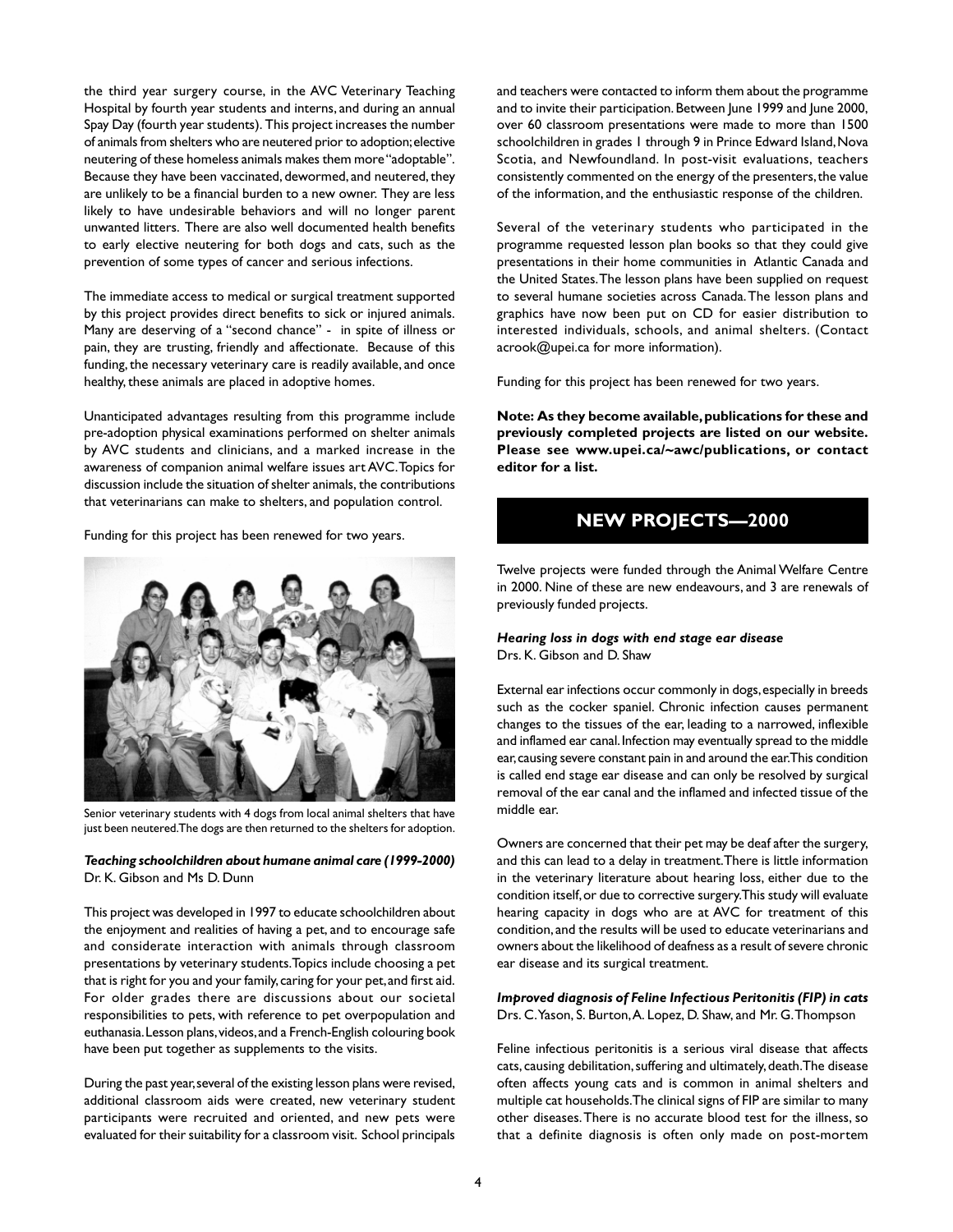examination. Because of the lack of early methods of diagnosis, veterinarians and owners face the difficult decision of whether to euthanize a cat with suspected FIP, or to wait, recognizing that the cat may infect others.

The goal of this project is to use technology developed by Dr. Yason's laboratory at AVC, to try to develop a test to detect the quantity of virus in blood and to see whether this information can be used for earlier diagnosis of FIP, before it progresses to the terminal stage.

# *Anesthetic management and complications in draft horses* Drs. C. Riley, D. Riedesel, I. Dohoo and Ms S. Ryan

Emergencies and complications may occur during anesthesia of both people and animals. These are of particular concern in larger animals. There are anatomic and physiologic differences between draft horses and the light horse breeds that cause greater sensitivity to some of the sedative drugs used. The large size of these horses also poses practical problems both during anesthesia and during recovery, which can be dangerous to both the horse and the medical personnel involved.

This study will compare the clinical case records of draft horses anesthetized between 1990 and 1998, with those of light horses, looking at anesthetic drugs and protocols used, and the occurrence of anesthetic complications. The goal is to make recommendations that will decrease the complication rate associated with anesthesia of draft horses.

# *Earlier diagnosis of chronic liver disease in dogs*

Drs. C. Fuentealba, K. Gibson and B. Esparza

Chronic liver disease is diagnosed with increasing frequency in dogs. The end-result is significant scarring of liver tissue, commonly known as cirrhosis. Usually by the time a dog is noticeably ill, over 70 per cent of the liver is damaged and treatment options are limited. However early liver damage can be reversed, so any improvement in the ability to detect changes sooner would improve the chances of successful treatment.

There is a natural substance called Hepatocyte Growth Factor (HGF) that is elevated in human patients with chronic liver disease, and may reduce the extent of associated liver damage. This project will look at the role of HGF in liver disease in dogs in the hopes of improving the ability to diagnose the illness sooner and ultimately, to improve treatment options for affected dogs.

# *The veterinarian's role in recognizing and reporting animal abuse*

Drs. L. Carioto and C. Adams

It is important that veterinarians act effectively when faced with potential animal abuse, both to protect the animal and because of growing awareness of the link between animal abuse and violence towards people, particularly other members of the family. Yet recognizing and dealing with animal maltreatment is not always straightforward, since it may range from unintentional neglect which can be resolved by client education to outright cruelty that should be reported to the appropriate authorities.

The purpose of this study is to determine the incidence of animal maltreatment (including neglect, abuse and cruelty) in Atlantic Canada

and southwestern Ontario, and then to devise guidelines and protocols for veterinarians to follow when faced with suspected abuse. Veterinary schools will be encouraged to incorporate this information into their curricula.

This study is co-funded by the Sir James Dunn Animal Welfare Centre, the Pet Trust Fund at the Ontario Veterinary College, and the Ontario SPCA.

# *Screening tests for immune failure in newborn foals* Drs. J McClure and J. DeLuca



Human infants obtain antibodies **from their mothers** before birth. In contrast, foals (and other animals) are born without immune protection. Antibodies are concentrated in the mare's first milk (colostrum). Foals must stand and nurse within the first 18 to 24 hours

to absorb these antibodies, which are necessary for survival. The condition when something goes wrong with this sequence of events is called "failure of passive transfer" (FPT). Foals with FPT are prone to infections and often die.

There is considerable variation in the reliability of the tests that are used to detect FTP in newborn foals. This project will compare five currently used screening tests to determine which gives the most accurate and reliable results, and the conclusions will be published in the veterinary literature. Foals that are found to have FTP may be treated through a related project (funded in 1999 through the AWC) that is evaluating two different treatments for this lifethreatening condition in foals.

# *TGF-beta in chronic kidney failure in dogs*

Drs. D. Shaw, P. Foley, A. Cribb, and S. Burton

Chronic renal failure (CRF) is a serious disease of dogs and cats in which there is progressive loss of kidney function, ultimately causing death. TGF-beta, a small protein with many effects, may be a factor in the scarring and associated loss of function that occurs in the kidneys of animals with CRF.

This project will measure levels of TGF-beta in dogs who have CRF to determine the significance of this protein, and whether TGFbeta levels can be used to assess the severity of kidney damage and the response to treatment. Ultimately the researchers hope to find ways to block TGF-beta production and slow or halt the progression of kidney damage in CRF.

# *Effects of spaying on the behaviour of young female dogs* Drs. L. Bate and N. Guy

The majority of owned female dogs and cats in North America are spayed by one year of age, to prevent unwanted litters and diseases of the reproductive system. The physical and developmental effects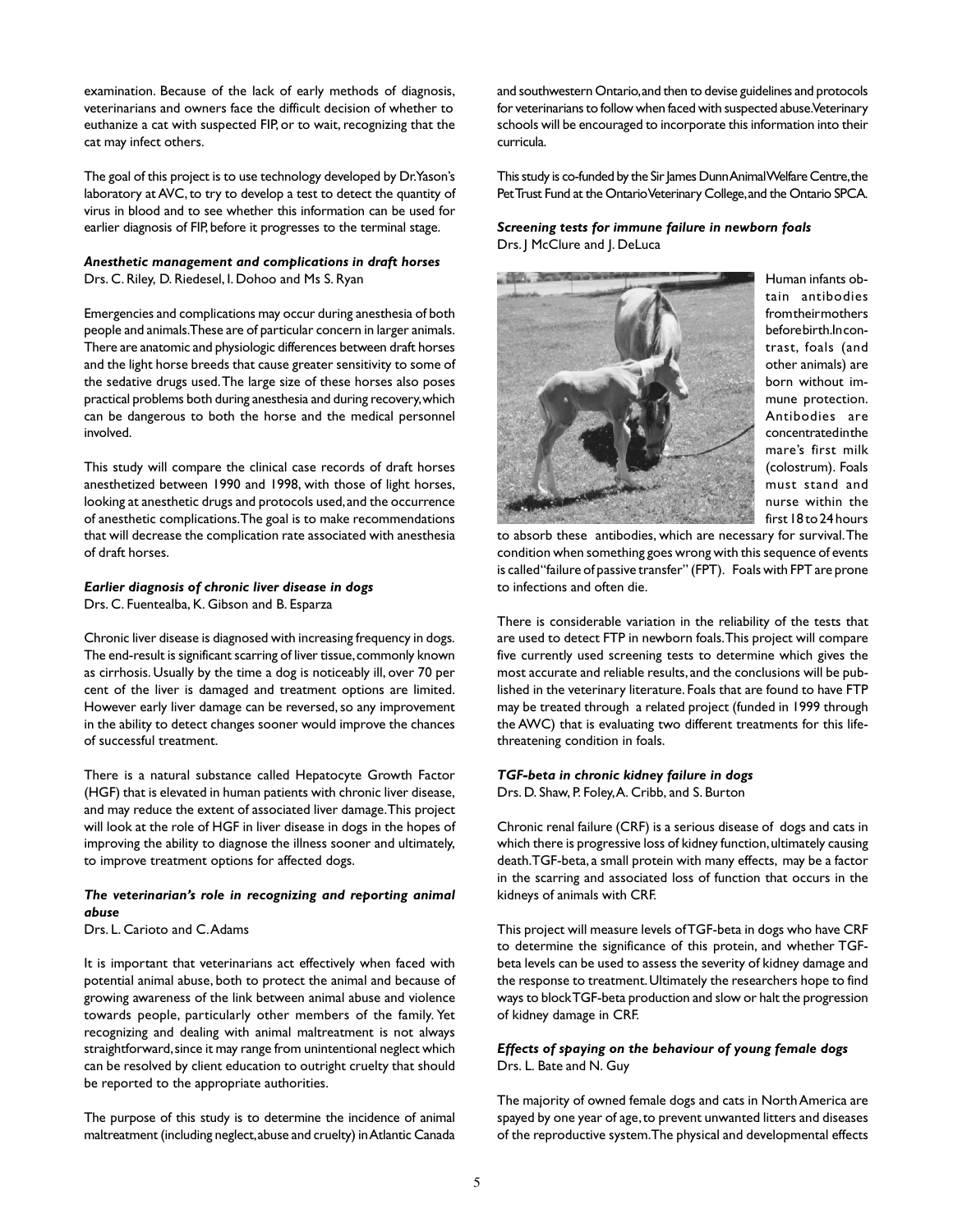of spaying (ovariohysterectomy) are well-understood, but little work has been done to see if/how the procedure affects non-reproductive behaviour. Some evidence suggests that young female dogs who are anxious or are showing aggressive tendencies towards their owners, may show an increase in these behaviours after spaying.

Through surveys of Maritime dog-owners before and after their pets are spayed, this project will look at whether there is a significant behavioural effect of spaying. The study will also determine if there is a correlation between behaviour and the relative levels of reproductive hormones. The ultimate goal of the project is to add to the understanding of behaviour in dogs, in order to promote better intervention and increase the opportunities to prevent or treat problem behaviours.

#### *Wildlife rehabilitation*

Drs. H. Gelens, C. Runyon, and P-Y. Daoust

Concerned members of the public often bring orphaned or injured wild animals (birds and small mammals) to AVC to receive veterinary and nursing care. Sometimes these animals require medical attention, sometimes temporary nursing and supportive care (especially for orphaned wildlife), and sometimes the best thing for them is humane euthanasia.

Unfortunately mortality among these animals is often high due to the lack of accurate information and the inherent difficulties in the rescue and care of different species of wildlife. The goals of this project are to build upon and improve the existing level of care for these animals at AVC, partly through the purchase of specialized supplies. The project will also provide practical experience for veterinary students interested in wildlife care, equipping them to play a leadership role in this area in their communities once they graduate.

#### **Funding has been renewed for the following projects:**

*Health management services for the PEI Equine Retirement Society Inc. (2000-2002)* Drs. W. Duckett and G. Conboy

*Teaching PEI school children about humane animal care (2000-2002)* Dr. K. Gibson

*Medical and surgical care of homeless dogs and cats (2000-2002)* Dr. K. Gibson

# **OTHER NEWS**

#### **CVMA Humane Award**

Dr. Karen Gibson's efforts to advance companion animal welfare were recognized this summer by the Canadian Veterinary Medical Association. Dr. Gibson received the 2000 CVMA Humane Award for her work through two AWC-funded projects.

Dr. Gibson was cited for her initiative and ongoing efforts to address the problems of homeless dogs and cats through the programme

entitled *Medical and surgical care of homeless dogs and cats*, which has been funded since 1994. In addition to coordinating this project and the third year surgery course at AVC, and fulfilling her obligations as a busy small animal surgeon, Dr. Gibson is a willing mentor for students with ideas that will benefit animals. *Teaching PEI school children about humane animal care,* is one such project, which Dr. Gibson has developed and expanded over the last 3 years, working with AVC students.

The Animal Welfare Centre congratulates Dr. Gibson on this national recognition for her unwavering commitment to companion animal welfare. Dr. Gibson's work has not only directly benefited countless dogs and cats but also has influenced the many veterinary students who participate in animal care or public education through these two projects, and will take this experience with them into the communities where they practice.

Reports on these two projects can be found on pages 3 and 4.

# **Christofor Award In Animal Welfare**

As part of the expansion of the AWU to the Sir James Dunn Animal Welfare Centre, the Christofor Award in Animal Welfare has been established to recognize a third year student in veterinary medicine who has demonstrated a sustained interest in and commitment to improving the well-being of animals. The Award is named in honour of the late Lady Beaverbrook, nee Marcia Christofrides.

The first annual Christofor Award was presented this year to AVC student Danielle Dunn who, along with her dog Bo has made many classroom visits on PEI and in Newfoundland through the Humane Education project, spreading the message of considerate and humane animal care. She was responsible for organizing the 1999-2000 group of student volunteers, publicizing the project, and coordinating the behavioural evaluation of the students' pets. In addition to her work with this project, she has volunteered at AVC with the critical care foal watch team, orphan seal rehabilitation, and wild bird rehabilitation. Before coming to AVC, Danielle was active in Rainbow Riders, a therapeutic riding organization in St. John's, Newfoundland, that matches retired horses with physically/mentally challenged children and adults. The organization enriches the lives of many riders who succeed in the programme and also has provided homes for several ponies.



Danielle Dunn and Bo in a PEI Classroom.